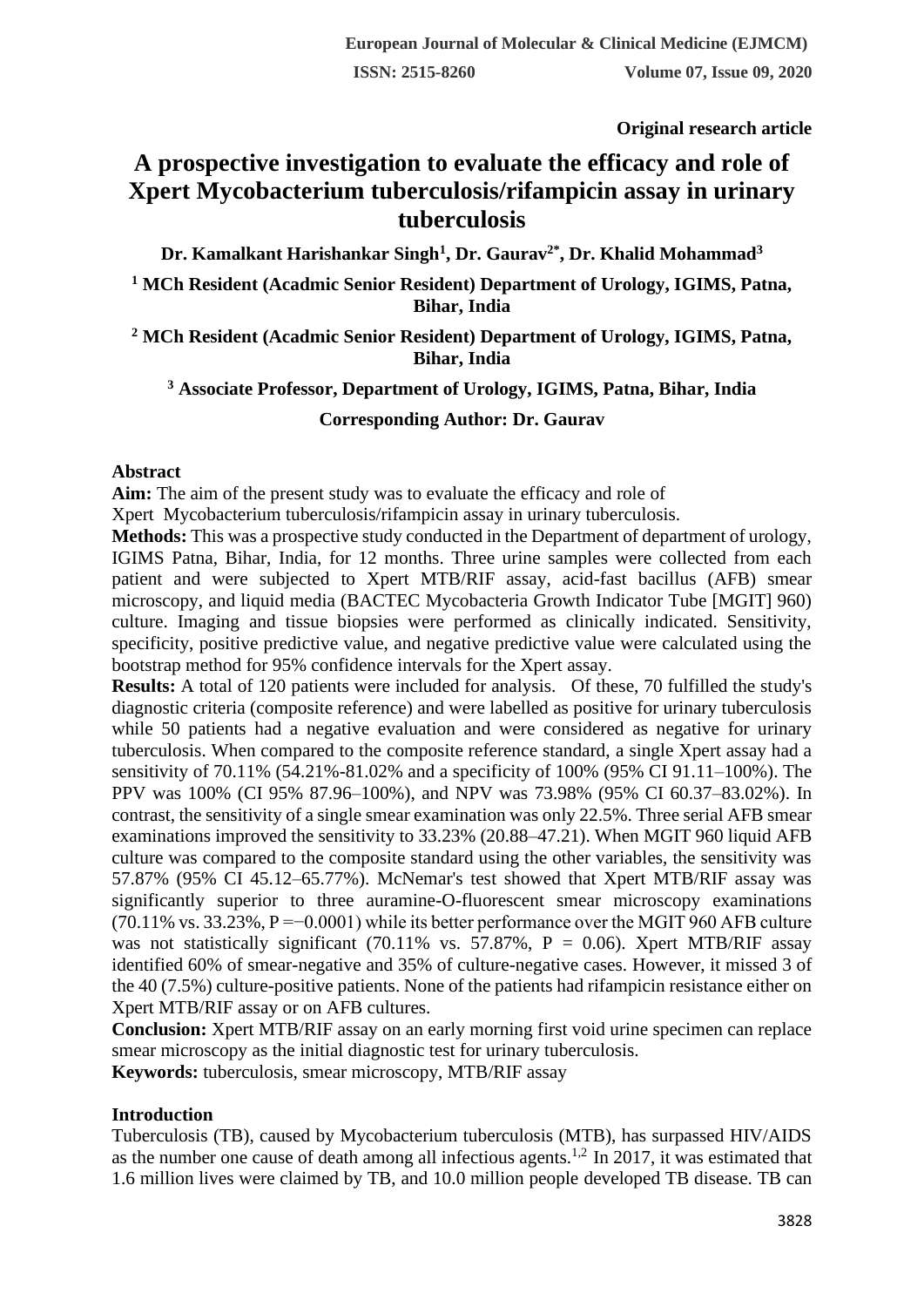**ISSN: 2515-8260 Volume 07, Issue 09, 2020**

be classified as pulmonary TB and extra pulmonary TB (EPTB), with the latter accounting for approximately 14% of the 6.4 million reported TB cases, according to the World Health Organization (WHO) in  $2017<sup>2</sup>$  Genitourinary tuberculosis (GUTB), one of the most common forms of EPTB, is responsible for 15% to 40% of EPTB cases.<sup>3–7</sup> EPTB is a serious health challenge in both less and more developed regions. In England and Wales, the absolute number and proportion of EPTB cases among all TB cases increased significantly from 48% (2,717 cases) to 53% (4,205 cases) between 1999 and 2006.<sup>8</sup> Te proportion of EPTB cases further increased to 59.6% but decreased in absolute number to  $3,362$  cases in  $2016$ .<sup>9</sup> In the European Union and European Economic Area, between 2002 and 2011, the proportion of EPTB cases among all TB cases increased from  $16.4\%$  to  $22.4\%$ <sup>10</sup>. Globally, GUTB is often the second most common form of EPTB, only next to lymph node involvement.<sup>3,7</sup> Te disease is often associated with delayed health-care seeking, leading to serious consequences<sup>11</sup>, especially in developing countries; thus, rapid tests for GUTB are urgently needed.<sup>12</sup> Delayed diagnosis and treatment of GUTB can lead to unilateral non-functioning in kidney and renal failure, which could be fatal.<sup>3,6</sup> China is heavily affected by TB, ranking second in the number of estimated cases, as well as the number of multidrug-resistant TB (MDR-TB)/rifampicin-resistant TB  $(RR-TB)$  cases.<sup>2</sup> In 2016 and 2017, 836,236 and 835,193 cases of pulmonary TB were reported in China, respectively.13,14 Together with India and Indonesia, these three countries accounted for 44% of all TB cases worldwide in 2017. At the same time, China (13%), India (24%), and the Russian Federation (10%) reported 47% of all MDR/RR-TB cases globally.<sup>2</sup> Significant improvements have been made in the diagnosis of TB since the WHO updated its recommendation to use the rapid test called the Xpert MTB/RIF assay (Cepheid, Sunnyvale, CA, USA, referred as "Xpert" hereafter) for not only pulmonary TB but also EPTB in adults and children.<sup>15</sup> Te extra pulmonary specimens recommended by the WHO that can be tested with Xpert include cerebrospinal fluid, lymph nodes, and tissue specimens. Potential contributions of other extra pulmonary specimens to the diagnosis of TB were limited by a lack of sufficient data. More comparative research is required to validate Xpert in detecting urinary tract tuberculosis (UTB) from urine samples. Te current practice in diagnosing EPTB is by both culture and a composite reference standard (CRS).<sup>16,17</sup> In this multicentre study, our primary objective was to evaluate the performance of Xpert on urine specimens for the rapid diagnosis of UTB against BACTEC MGIT 960 system liquid media (Becton Dickinson, Sparks, MD, USA, referred as "MGIT 960" hereafter) among an HIV-negative population. Te second objective was to evaluate Xpert in testing rifampicin-resistant MTB against the gold standard, namely, the MGIT 960 culture system.<sup>18</sup>

#### **Material and methods**

This was a prospective study conducted in the Department of department of urology, Igims Patna, Bihar, India, India for 12 months, after taking the approval of the protocol review committee and institutional ethics committee

#### **Methodology**

The study enrolled adult patients (18 years or older), with clinical or radiological features suggestive of urinary tuberculosis such as severe storage lower urinary tract symptoms (LUTS), hematuria, sterile pyuria, patients with genital stigmata of tuberculosis, or suspicion of urinary tuberculosis in patients with newly diagnosed tuberculosis at other sites. Patients who had completed antitubercular treatment, patients diagnosed with non tubercular mycobacterial infection or those with a history of previous intravesical Bacillus Calmette–Guerin therapy were excluded from the study.

Patients with a strong clinical suspicion of urinary tuberculosis were asked to provide urine samples for examination. Three urine samples were collected from each patient, with at least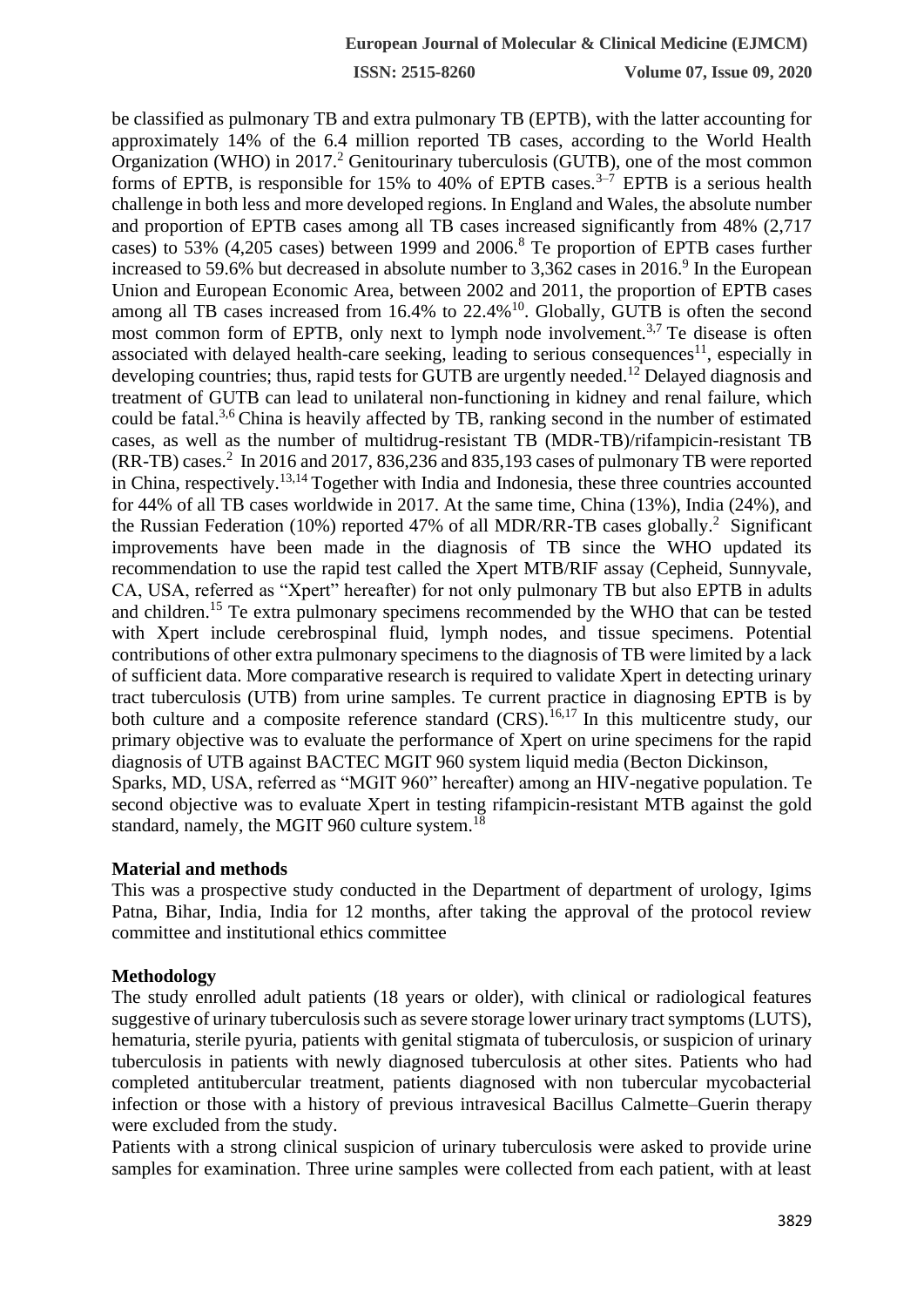**ISSN: 2515-8260 Volume 07, Issue 09, 2020**

two early morning first void samples. The first, early morning sample was treated with N-acetyl cysteine-sodium hydroxide 1%, homogenized for 1 min in a centrifuge and was split into aliquots, with some aliquots being sent for Xpert MTB/RIF assay, and the remainder being subjected to concentrated quantitative LED fluorescence acid-fast bacillus (AFB) microscopy and quantitative culture on BACTEC Mycobacteria Growth Indicator Tube (MGIT) 960 liquid culture. MPT64 antigen assay was performed on positive tubes for rapid confirmation of *M. tuberculosis* complex growth. The second first-void urine and third spot sample were subjected to LED fluorescence microscopy only. All smears were stained by the auramine stain and examined under fluorescent microscope using standard WHO protocols.<sup>19</sup> To confer maximum advantage to the reference initial test, for this study, urine was considered to be smear positive even if any of the urine samples showed a scanty smear score. Radiological imaging such as intravenous urography, retrograde pyelogram (RGP), and tissue biopsies were performed as clinically indicated. Urine mycobacterial culture (MGIT 960 and LJ solid media for speciation), imaging, and biopsy were used as a composite reference gold standard for the diagnosis of *M. tuberculosis*. Any one of the three being positive was considered as a positive for urinary tuberculosis. Mere clinical suspicion or initiation of empiric antitubercular therapy was not considered diagnostic of tuberculosis in absence of definitive radiological features or mycobacterial evidence. Culture was objectively reported, and the biopsy was considered positive if necrotizing granulomatous inflammation was seen. Isolated ureteric strictures and subjective fuzziness of calyces were not considered diagnostic in the absence of microbiological evidence. However, more extensive urinary tract destruction such as definite calyceal distortion, infundibular strictures, absent calyces, contracted pelvis, extensive ureteric strictures, and small bladders were considered diagnostic even in the absence of microbiological evidence.

The GeneXpert diagnostic system consists of two parts which integrates sample processing and real-time polymerase chain reaction (PCR) in a single step, minimizing exposure, and cross contamination. The technical aspects of the GeneXpert system has been well described by several authors.<sup>20</sup> Based on Lawn and Zumla, <sup>21</sup> the sensitivity of GeneXpert PCR in urine was reported as 87%; assuming a precision of 10%, with a 95% confidence intervals (CIs), this would provide us with the sample size of 54 TB cases. The measures used to quantify diagnostic significance include sensitivity, specificity, positive predictive value (PPV), and negative predictive value (NPV) and likelihood ratios. Bootstrap methods were used to estimate the 95% CIs. Bootstrap method of the  $2 \times 2$  table was resampled 1000 times. McNemar's test was used to compare sensitivities.

#### **Results**

Of the 150 patients with suspected urinary tuberculosis that were screened, 30 patients were excluded either because they did not fulfil the inclusion/exclusion criteria or did not complete the mandatory tests as per protocol. A total of 120 patients were included for analysis. Of these, 70 fulfilled the study's diagnostic criteria (composite reference) and were labelled as positive for urinary tuberculosis while 50 patients had a negative evaluation and were considered as negative for urinary tuberculosis.

The most common presentation in patients with urinary tuberculosis was storage LUTS (70%), followed by hematuria (50%), fever, and weight loss; 14.17% had genital stigmata of tuberculosis. All patients had an abnormal urinalysis characterized by microscopic hematuria and pyuria, 70% had elevated erythrocyte sedimentation rate, 40% had positive findings on chest radiograph, and about 22.5% had an elevated serum creatinine. 2 patient had HIV coinfection. The mean time to result was 1 h and 40 min for Xpert assay while it was 29 days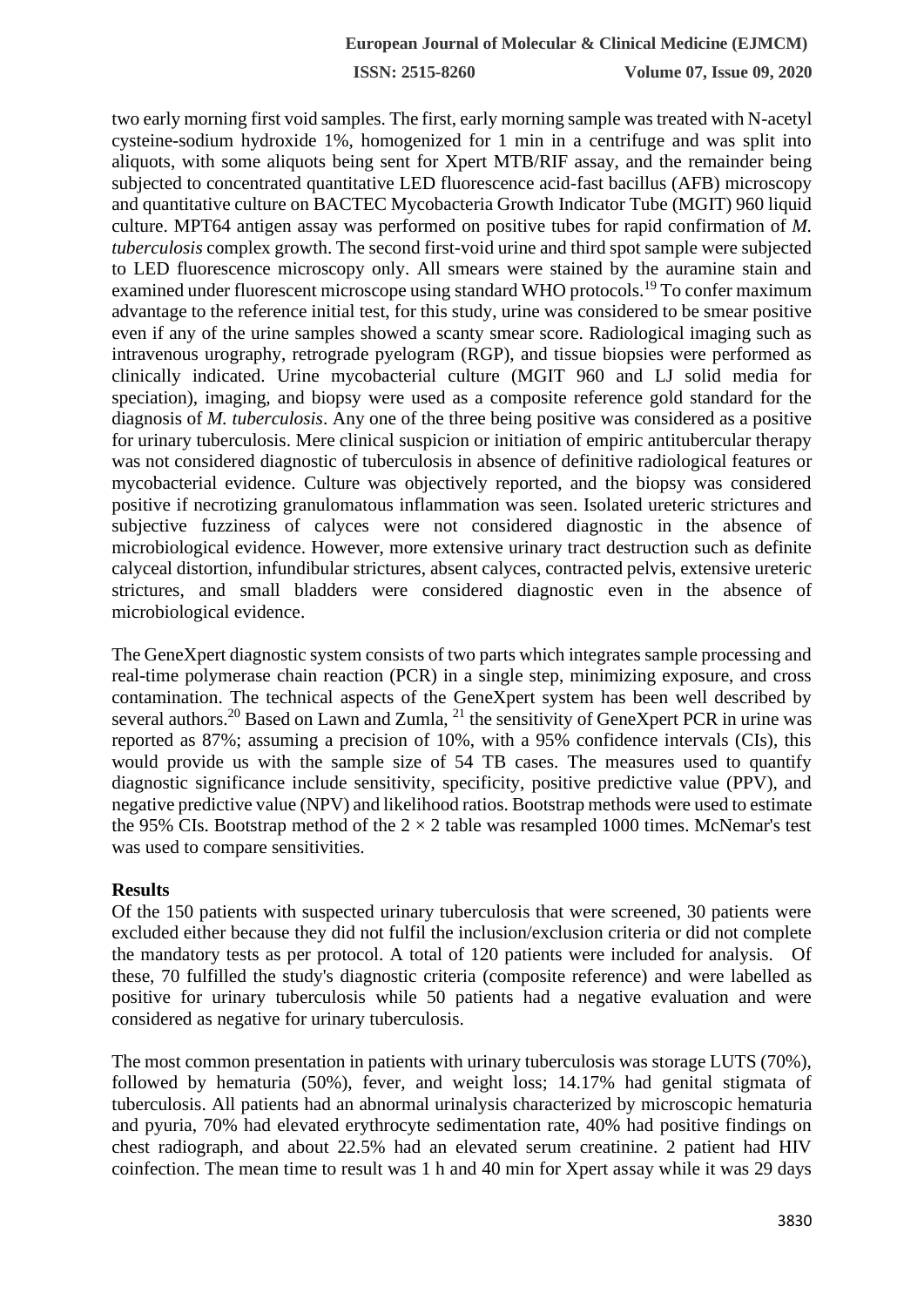**ISSN: 2515-8260 Volume 07, Issue 09, 2020**

(range 7–39 days and a median of 11 days) for MGIT 960 AFB culture. In 50 of the positive 70 patients, tissue biopsy was available either in the form of a nephrectomy specimen or from the bladder. Of these, 31 (62%) were positive for tuberculosis. 68 of the 70 positive patients had features suggestive of tuberculosis on imaging (intravenous urogram, RGP, or contrast computed tomography abdomen). 2 patient who did not have overt imaging features was diagnosed on the basis of biopsy and also had Xpert assay positive.

Table 1 shows the results of microbiological evaluation. When compared to the composite reference standard, a single Xpert assay had a sensitivity of 70.11% (54.21%-81.02% and a specificity of 100% (95% CI 91.11–100%). The PPV was 100% (CI 95% 87.96–100%), and NPV was 73.98% (95% CI 60.37–83.02%). In contrast, the sensitivity of a single smear examination was only 22.5%. Three serial AFB smear examinations improved the sensitivity to 33.23% (20.88–47.21). When MGIT 960 liquid AFB culture was compared to the composite standard using the other variables, the sensitivity was 57.87% (95% CI 45.12–65.77%). McNemar's test showed that Xpert MTB/RIF assay was significantly superior to three auramine-O-fluorescent smear microscopy examinations (70.11% vs. 33.23%, P =  $-0.0001$ ) while its better performance over the MGIT 960 AFB culture was not statistically significant  $(70.11\% \text{ vs. } 57.87\%, P = 0.06).$ 

| <b>Total CRS Positive</b> | <b>CRS</b> Positive Test |          | CRS Positive Test CRS negative Test |
|---------------------------|--------------------------|----------|-------------------------------------|
|                           | positive                 | negative | negative                            |
|                           |                          |          |                                     |
| Xpert MTB/RIF             | 47                       | 23       | 50                                  |
| MGIT 960 culture          | 40                       | 30       | 50                                  |
| Smear microscopy          | 26                       | 44       | 50                                  |

**Results of microbiological examination** 

CRS- composite reference standard, MTB- *Mycobacterium tuberculosis,* RIF - rifampicin MGIT- Mycobacteria Growth indicator tube

If the mycobacterial AFB culture was solely used as the reference standard, the Xpert MTB/RIF assay showed a sensitivity of 89.92% (95% CI 72.79–96.94%), with a high specificity (86.01% CI 73.55–93.02%), unlike the previous NAATs and other measures such as radiological imaging.

Xpert MTB/RIF assay identified 60% of smear-negative and 35% of culture-negative cases. However, it missed 3 of the 40 (7.5%) culture-positive patients. None of the patients had rifampicin resistance either on Xpert MTB/RIF assay or on AFB cultures. table 2 shows the comparative efficacy of Xpert MTB/RIF, BACTEC MGIT 960, and AFB smear fluorescence microscopy. The accuracy of Xpert assay in diagnosing urinary tuberculosis was 85.83% compared to 82.5% for MGIT 960 culture and 75.83% for AFB smear microscopy.

# **Comparative efficacy of Gene Xpert** *Mycobacterium tuberculosis***/rifampin polymerase chain reaction, mycobacteria growth indicator tube 960, and acid-fast bacillus smear microscopy**

| Laboratory test   Sensitivity $(CI)$ |  | Specificity (Cl) | Accuracy |
|--------------------------------------|--|------------------|----------|
|--------------------------------------|--|------------------|----------|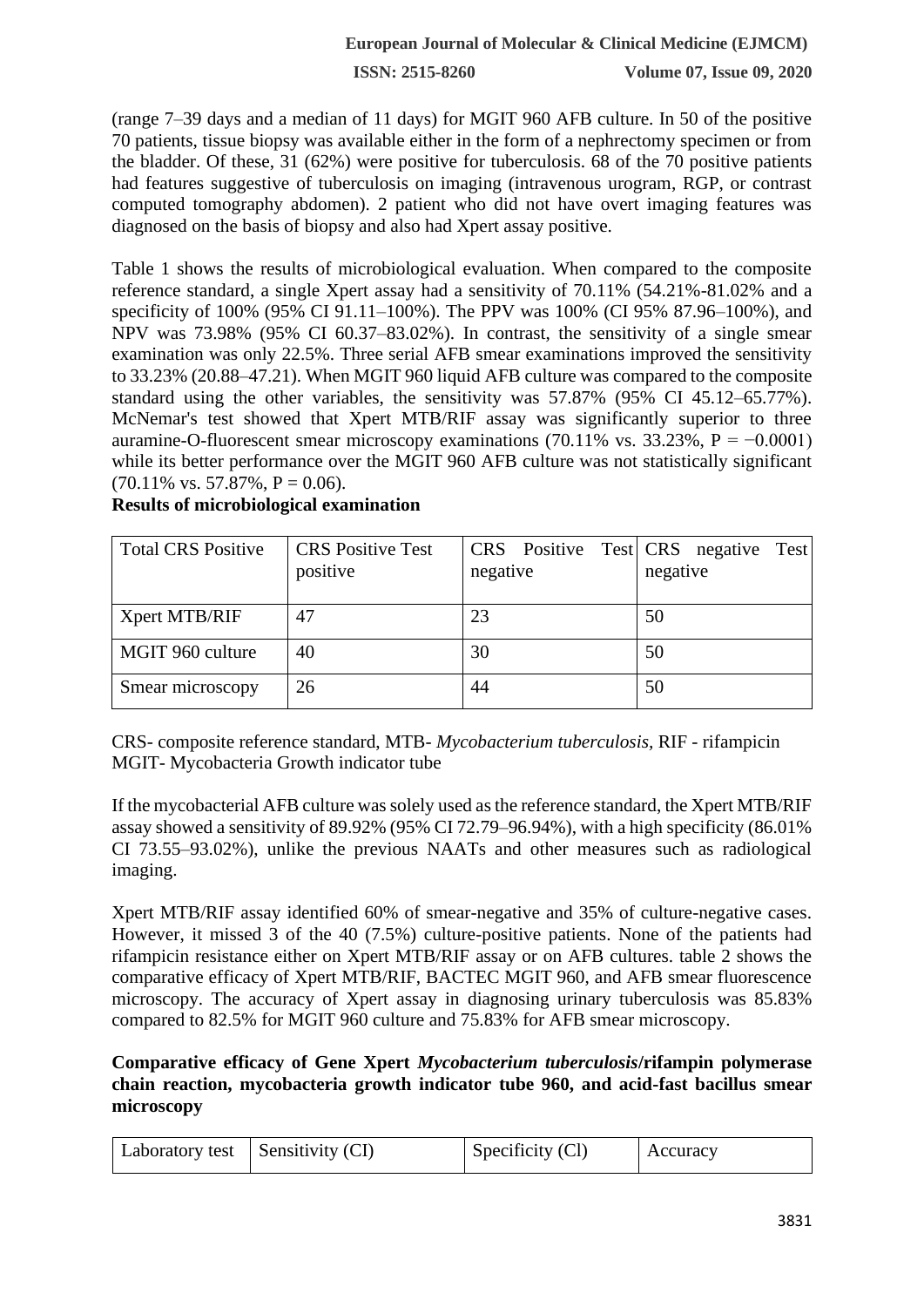## **European Journal of Molecular & Clinical Medicine (EJMCM)**

**ISSN: 2515-8260 Volume 07, Issue 09, 2020**

| Xpert PCR        | 70.11%(54.21%-81.02%)            | $100\%$ (91.11–100%) | 85.83 |
|------------------|----------------------------------|----------------------|-------|
| MGIT 960         | 57.87% (95% CI 45.12-<br>65.77%) | 100% (85.33-100)     | 82.5  |
| <b>AFB</b> Smear | 33.23% (20.88–47.21)             | 100% (89.77-100)     | 75.83 |

PCR – Polymerase chain reaction, MGIT- Mycobacteria Growth indicator tube ,AFB-acid fast bacillus , CI-confidence interval

#### Discussion

Tuberculosis of the urinary system, unlike its other forms, lacks systemic symptoms and has long latency periods leading to a delay in evaluation. Rapid diagnosis is critical as timely initiation of antitubercular therapy may limit the structural and functional damage to the urinary tract. Several of the rapid tests for tuberculosis have had limited clinical utility, especially in endemic countries and in paucibacillary settings. For over a century, AFB smear microscopy was the only available rapid and reliable test.

The heterogeneity of EPTB means that there is variation in diagnostic accuracy estimates of the same test on different specimens. Previous studies have included urine samples in the pooled analysis of various EP specimens or have reported a combined tissue and urine analysis in patients with genitourinary tuberculosis. Also, these are largely retrospective reports and only a few have compared Xpert MTB/RIF to the modern smear microscopy, the test it is intended to replace. Till date, no study has exclusively focused on urinary tuberculosis or defined the role of Xpert MTB/RIF assay from a clinical perspective. Hence, we decided to evaluate the efficacy and role of the Xpert MTB/RIF assay in the diagnosis of urinary tuberculosis.

Against the microbiological gold standard of AFB culture as the reference standard, the sensitivity of Xpert MTB/RIF assay was 89.92% in the study population (95% CI 72.79– 96.94%). Hillemann *et al.*<sup>22</sup> evaluated 521 non respiratory specimens (91 urine, 30 gastric aspirate, 245 tissue, 113 pleural fluid, 19 cerebrospinal fluid, and 23 stool specimens) submitted to the German National Reference Laboratory for the detection of Mycobacteria. These specimen were subjected to Xpert MTB/RIF assay, liquid (MGIT 960), and solid (LJ and Stonebrink) culture methods. The sensitivity and specificity for urine specimens of the Xpert assay as compared to the culture methods were reported as 100% and 98.6%. However, of the 91 urine samples included in their study, there were only six cases of urinary tuberculosis. Lawn and Zumla<sup>21</sup> also assessed 238 EPTB samples and reported a sensitivity of 87.5% (CI 71–100%) for Xpert MTB/RIF assay for urine specimens, however, of these 238 specimens only 6% were urine specimens.

Tortoli *et al.*<sup>23</sup> studied 1476 EP samples; however, like the others, there were only 130 urine specimens and only 16 of them were from positive cases of urinary tuberculosis and also included samples from children. They reported an overall sensitivity and specificity of the Xpert assay as 81.3% and 99.8%, respectively, as compared to the culture and a sensitivity and specificity of 92.3% and 99%, respectively, as compared to a composite gold standard. Their diagnostic gold standard included both positive culture and clinical findings, but diagnostic criteria were less rigorously explained with leeway for clinical interpretation. A meta-analysis by Penz *et al.*<sup>24</sup> included eight studies and analyzed about 725 specimens. However, they only reported a pooled sensitivity of urine and tissue samples in genitourinary tuberculosis with a sensitivity of 70% (95% CI 53–95%) and a pooled specificity of 94% (95% CI 71–99%). Estimates of accuracy from pooling disparate clinical entities such as urinary and genital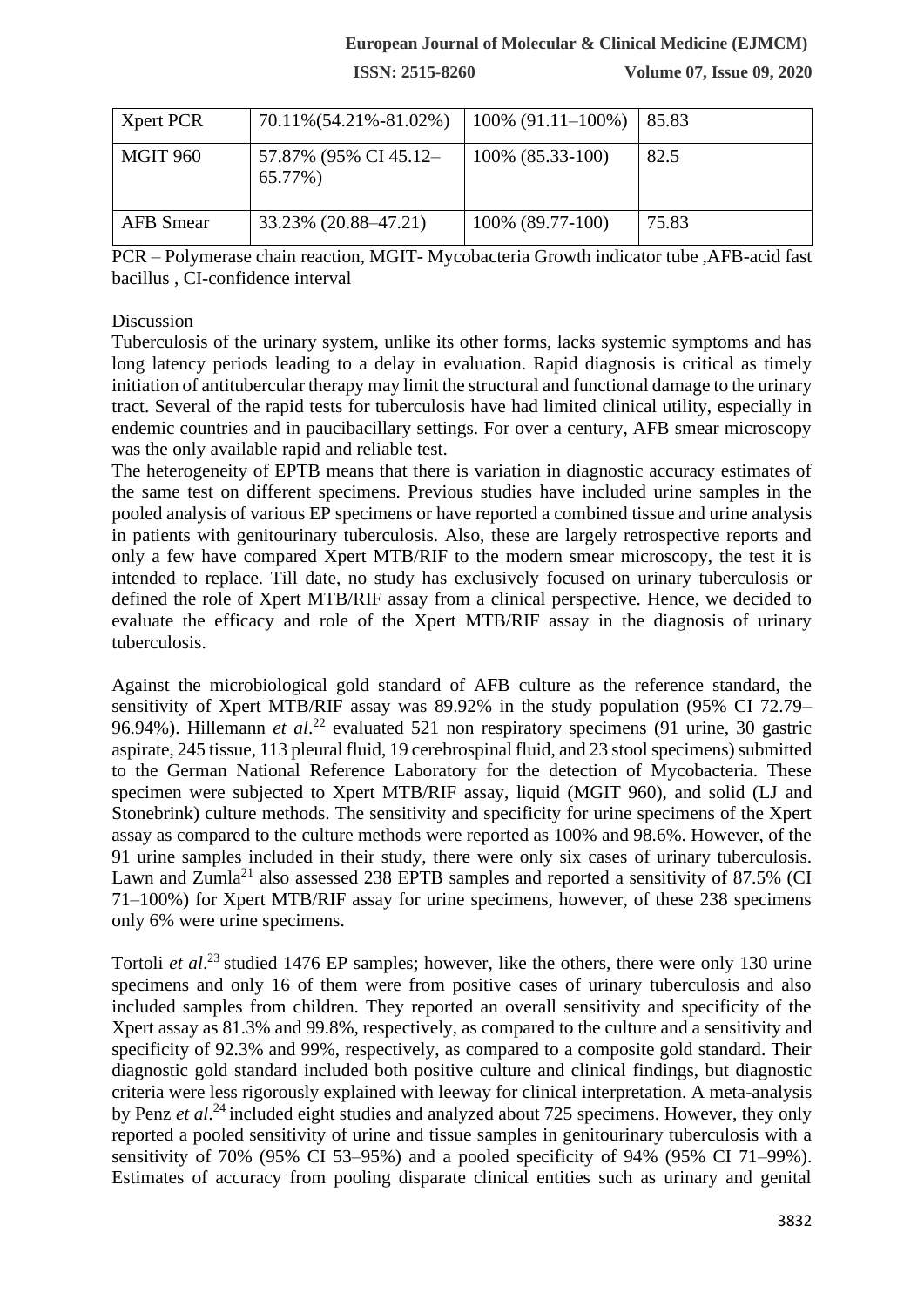tuberculosis (our study had only a 16% overlap) does not clarify pre and posttest likelihood of disease for practicing clinicians.

A systematic review has suggested that implementation of fluorescence microscopy in tuberculosis endemic countries might improve tuberculosis case finding due to an increase in direct smear sensitivity and decrease in turnaround time for reporting of the smear results. Strong evidence suggests that fluorescence microscopy is more sensitive than conventional light microscopy (with no significant loss in specificity).<sup>25</sup> In paucibacillary disease, however, despite technical improvements, smear microscopy has abysmal sensitivity and predictive value in addition to tedious processing and interpretation. We found Xpert MTB/RIF assay superior to the best current available LED fluorescent smear microscopy on serial specimens as an initial test for urinary tuberculosis (sensitivity of 70.11% vs. 33.23%)

Another study from India compared LED fluorescent microscopy with the GeneXpert MTB/RIF assay for the diagnosis of pulmonary and EP TB and reported LED smear-positive rates of 9.1% (95% CI 6.1–13.3) versus Xpert positive rates of 29.2% (95% CI 24–35.2), but this study did not include urine in the EP specimens.<sup>26</sup> The WHO results show that the accuracy of LED microscopy is equivalent to that of international reference standards; it is more sensitive than conventional Ziehl–Neelsen microscopy, and it has qualitative, operational, and cost advantages over both conventional fluorescence and Ziehl–Neelsen microscopy. Based on these findings, in 2010, the WHO recommends that conventional fluorescence microscopy be replaced by LED microscopy and that LED microscopy be phased in as an alternative for conventional Ziehl–Neelsen light microscopy.27 Xpert MTB/RIF assay succeeds in combining diagnostic accuracy with practical utility. The console limits specimen handling and decreases cross contamination, does not require specialized laboratories or labor, has a rapid turnover time while processing multiple specimens simultaneously, and retains impressive specificity. Boehme *et al.*<sup>28</sup> have studied its utility in peripheral clinics and have supported its implementation in public health programs. This study attempted to replicate, as closely as possible, the utility of the Xpert assay test in the early detection of urinary tuberculosis in a clinical setting. Xpert assay performed twice as well as compared to smear microscopy, the standard initial test for tuberculosis. It also performed well in smear-negative cases, identifying 60% of smear-negative, and 35% of culture-negative patients, who had additional features of tuberculosis by the reference standard. Two smear- and culture-positive patients were missed by the Xpert assay. Non-standardized pre-procedure processing in EPTB specimens and calibration with different thresholds can contribute to such results.<sup>25</sup>

To the best of our knowledge, this is the first study reporting the efficacy of Xpert MTB/RIF assay in diagnosing urinary tuberculosis. The strengths of our study are that it is a prospective study and it compared the Xpert MTB/RIF assay with the LED fluorescent microscopy and also with a composite gold standard. The limitation of our study was a higher precision point than that is ideal. The perfect reference standard in paucibacillary tuberculosis is elusive, and our study results reflect this drawback. Schumacher *et al*.<sup>29</sup> using childhood tuberculosis as a template have suggested Bayesian latency models to improve accuracy estimates in clinical scenarios where reference standards are imperfect. We are aware that a composite reference standard is likely to underestimate sensitivity and therefore results in false negatives. The practice implication is that when Xpert PCR is negative, decision to start antitubercular therapy should depend on all available clinical information. In patients in endemic countries with clear signs of disease, immune-compromised individuals or others who have life- or organthreatening disease, Xpert PCR may not provide the best post test probability and therapy may be started despite a negative result. The high PPV means that in cases where the result is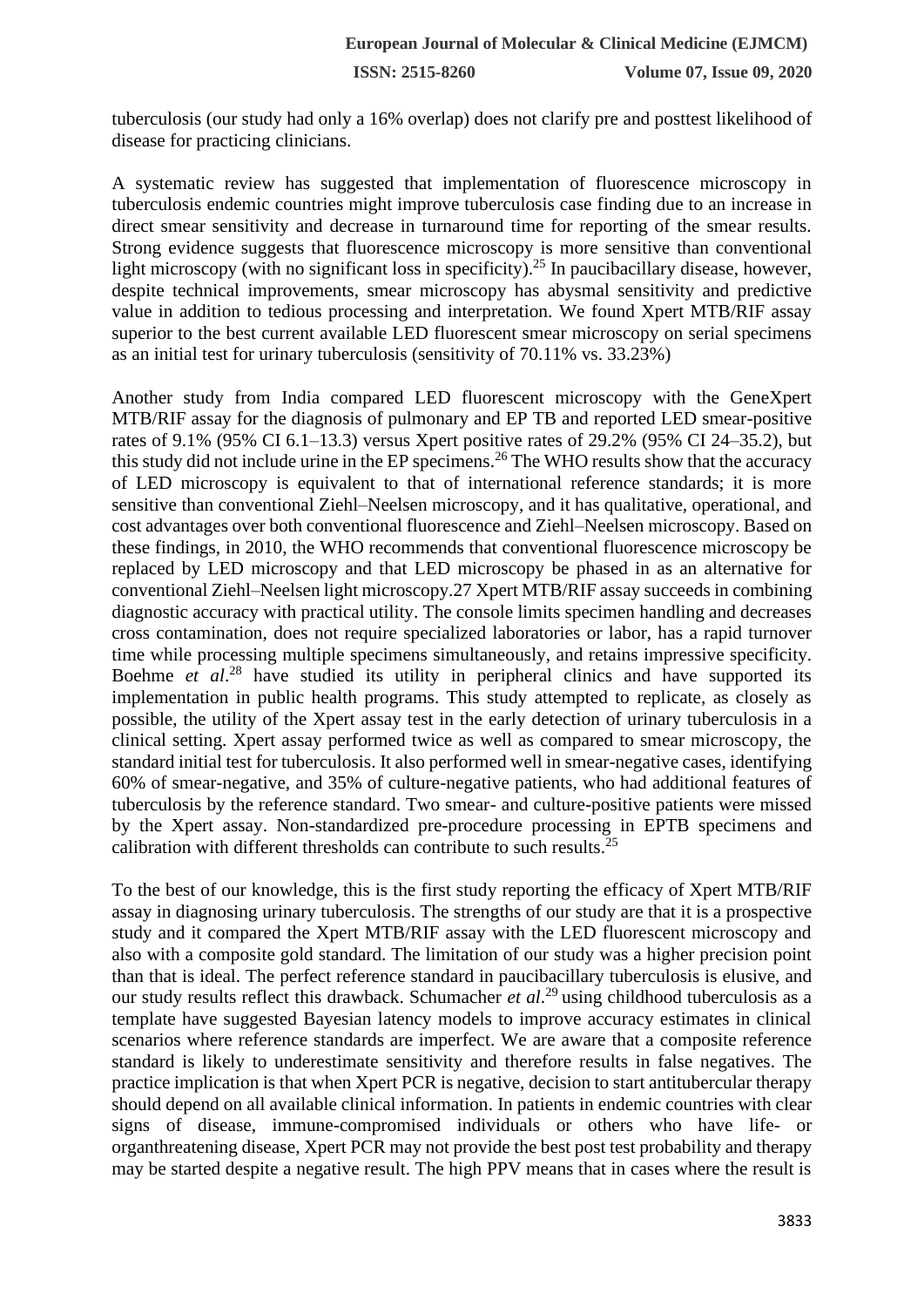positive, anti-tubercular therapy can be confidently started without necessarily waiting for further bacteriological confirmation, especially in resource-poor settings were other diagnostic methods may not be available.

# **Conclusion**

As the initial screening test for urinary tuberculosis, a single Xpert assay is superior to the best available, LED fluorescent smear microscopy on serial (three) specimens. Good performance in smear- and culture-negative samples means it performs well as an add-on test also. Precluding availability and cost, a single Xpert assay on an early morning first void urine specimen can replace smear microscopy as the initial diagnostic test for urinary tuberculosis. The moderate sensitivity means that when the Xpert MTB/RIF assay test is negative, the interpretation should be in the context of all the available clinical information. Our results support Xpert MTB/RIF assay test as the best initial test in the diagnosis of urinary tuberculosis which can help the clinician in prompt and rational use of antitubercular therapy.

# **Reference**

- 1. World Health Organization. Global tuberculosis report 2017. (World Health Organization, Geneva, 2017).
- 2. World Health Organization. Global tuberculosis report 2018. (World Health Organization, Geneva, 2018).
- 3. Kulchavenya, E. & Kholtobin, D. Diseases masking and delaying the diagnosis of urogenital tuberculosis. Ter. Adv. Urol.2015;7, 331–338, https://doi.org/10.1177/175628721559 2604 .
- 4. Carl, P. & Stark, L. Indications for surgical management of genitourinary tuberculosis. World J. Surg.1997; 21, 505–510
- 5. Engin, G., Acunas, B., Acunas, G. & Tunaci, M. Imaging of extrapulmonary tuberculosis. Radiographics.2000;20,471–488,quiz529–430,532,
- 6. Figueiredo, A. A. & Lucon, A. M. Urogenital tuberculosis: update and review of 8961 cases from the world literature. Rev Urol.2008; 10, 207–217.
- 7. Figueiredo, A. A., Lucon, A. M. & Srougi, M. Urogenital Tuberculosis. Microbiology spectrum 5, https://doi.org/10.1128/ microbiolspec.TNMI7-0015-2016 (2017)
- 8. Kruijshaar, M. E. & Abubakar, I. Increase in extrapulmonary tuberculosis in England and Wales 1999–2006. Torax.2009;64,1090–1095,
- 9. Public Health England. Tuberculosis in England: 2017. (Public Health England, London, 2017).
- 10. Sandgren, A., Hollo, V. & van der Werf, M. J. Extrapulmonary tuberculosis in the European Union and European Economic Area, 2002 to 2011. Euro Surveill.2013;18, 1–9.
- 11. Psihramis, K. E. & Donahoe, P. K. Primary genitourinary tuberculosis: rapid progression and tissue destruction during treatment. J. Urol.1986; 135, 1033–1036
- 12. Figueiredo, A. A., Lucon, A. M., Junior, R. F. & Srougi, M. Epidemiology of urogenital tuberculosis worldwide. Int. J. Urol.2008;15,827–832.
- 13. National Health and Family Planning Commission of the People's Republic of China. 2016 National Notifable Infectious Diseases, http://www.nhfpc.gov.cn/jkj/s3578/ 201702/ 38ca5990f8a54ddf9ca6308fec406157.sht ml (2017).
- 14. National Health and Family Planning Commission of the People's Republic of China. 2017 National Notifable Infectious Diseases, http://www.moh.gov.cn/jkj/s3578/201802/de92 6bdb046749abb7b0a8e23d929104.sht ml (2018).
- 15. World Health Organization. WHO Guidelines Approved by the Guidelines Review Committee. In Book (World Health Organization, 2013).